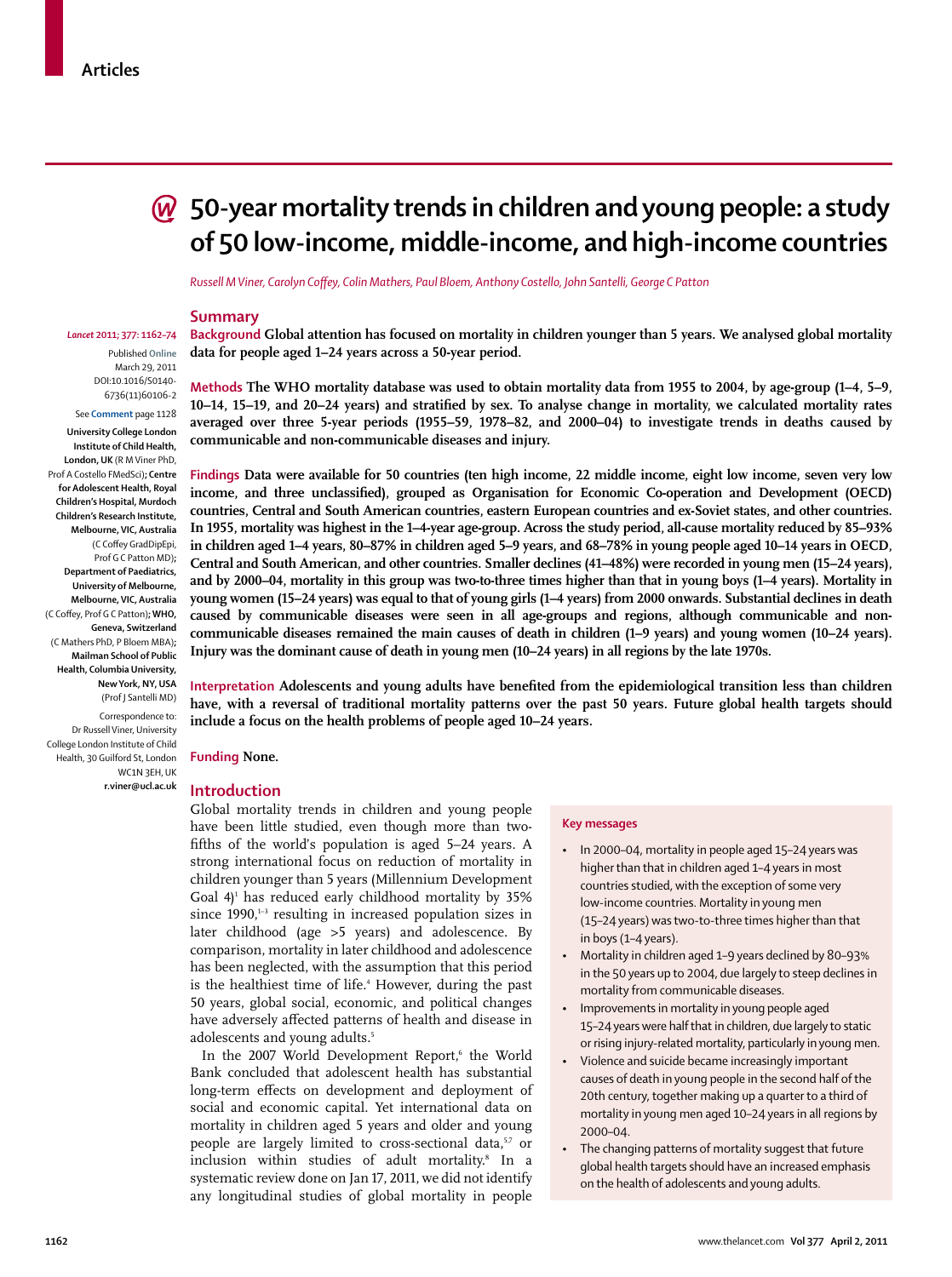aged 5–24 years. In the past 40–50 years, mortality from transport injuries, suicide, and homicide has risen in adolescents and young adults in high-income countries.5,9–12 Mortality in young people aged 15–24 years in the UK has exceeded that in children aged 1–4 years since the 1970s, a reversal of the traditional understanding of mortality in children and youth.<sup>10</sup>

A scarcity of data disaggregated by age has been a barrier to understanding mortality in people aged 5–24 years because these people are typically included in age-groups of 0–14 or 15–44 years. The WHO mortality database now collates historical registration data disaggregated by age. We used these data to examine international mortality trends in mortality from communicable and non-communicable diseases and injuries in children and young people during the 50 years from 1955 to 2004. We limited our study to people aged 1–24 years because infant mortality has already been extensively studied.

# **Methods**

# **Study design**

The WHO mortality database records numbers and causes of death (International Classification of Diseases 7–10) registered by WHO member states from 1950. We accessed the WHO mortality database on March 26, 2010, and obtained data aggregated in the agegroups of 1–4, 5–9, 10–14, 15–19, and 20–24 years, stratified by sex. We used a modified global burden of disease classification of causes of death<sup>13</sup> (panel 1).

Few countries had contiguous data from 1950 onwards and data varied in completeness between years within countries. WHO assessments of completeness of death registration data were used to reject unreliable data. We selected a cohort of countries according to three criteria: country recruitment to the WHO mortality database started in 1955 and continued until the midpoint (1980); countries were permitted to have only 2 successive years of missing data; and datasets had to have at least 70% completeness.

Countries were categorised by their gross national income per person at purchasing power parity in 1980, or the first year thereafter when data were recorded, as high income, middle income, low income, or very low income according to World Bank data and cutpoints. We chose not to use a strict classification of country income for analytical purposes because of a substantial category shift during the 50 years of the study; such an approach would have classified the UK and Japan as middle-income countries. Instead we chose to use a semi-regional approach; we categorised all 21 countries that were members of the Organisation of Economic Co-operation and Development (OECD) by 1980 as a separate group, irrespective of actual income. Countries outside the OECD in 1980 were classified as middle, low, or very low income, and were then classified by region. Data for all eastern European countries were

# **Panel 1: Global burden of disease classification of causes of death**

# **Communicable and non-communicable diseases** *Group 1*

- Communicable (infectious), perinatal, and nutritional disorders, excluding maternal disorders
- Maternal disorders—eg, eclampsia or haemorrhage leading to maternal death

## *Group 2*

• Non-communicable disorders—eg, diabetes, epilepsy, cardiovascular disease, asthma, and mental health disorders

## **Injury**

*Group 3: unintentional injury*

- Transport injuries; this category is more inclusive than, but is substantially attributable to, road traffic injuries
- Other unintentional injury

*Group 3: intentional injury* 

- Self-inflicted injury-ie, suicide
- Violence, including assault and war, though substantially assault

included in analyses from 1980 onwards, the year that Russia entered the study cohort, as few data were available before this.

Ethics committee approval was not required for these secondary analyses of national registration data.

#### **Statistical analysis**

We calculated the proportion of deaths per 100 000 population or per 100 000 person-years of observation in each age-group with population data from the WHO mortality database, or where missing, from UN estimates.14 To analyse change in mortality, we calculated mortality rates averaged over 5-year periods at baseline (1955–59), the study midpoint (1978–82), and the study endpoint (2000–04). Separate analyses are shown for children (1–9 years) and young people (10–24 years) according to WHO age categorisation. Analyses were done with Stata (version 10.0).

# **Role of the funding source**

There was no funding source for this study. The corresponding author had full access to all the data in the study and had final responsibility to submit the report for publication.

#### **Results**

80% completeness. Of the 21 OECD countries, ten were For more on OECD see high income and 11 were middle income. The remaining http://www.oecd.org 50 countries conformed to the eligibility criteria, and 95% of the country datasets for each year had at least 29 countries were middle, low, or very low income or unclassified, of which 15 were from eastern Europe (including ex-Soviet states in Asia), ten were from

For more on the **WHO mortality database** see http://www.who. int/healthinfo/morttables/en

For more on **estimated completeness of data** see http://apps.who.int/whosis/ database/mort/table3.cfm

For more on **World Bank cutpoints** see http://data. worldbank.org/about/countryclassifications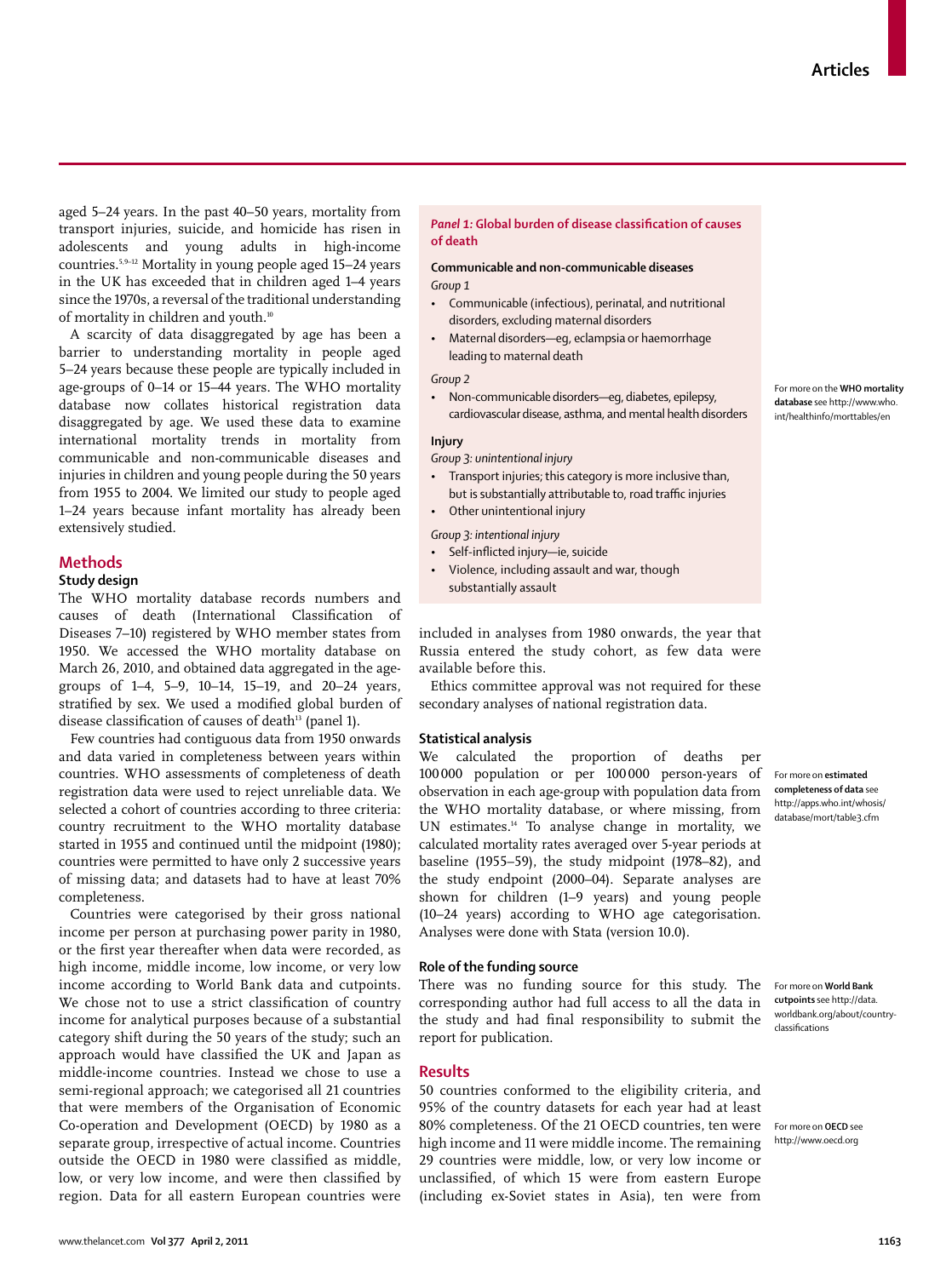|                                                 |                     | All-cause mortality per 100000<br>person-years of observation (2000-04) |                                        | Year of entry<br>into cohort | Proportion of years<br>with data available<br>after entry into cohort | Average population<br>aged 1-24 years<br>(2000-04; in millions) | Gross national<br>income (1980)* |
|-------------------------------------------------|---------------------|-------------------------------------------------------------------------|----------------------------------------|------------------------------|-----------------------------------------------------------------------|-----------------------------------------------------------------|----------------------------------|
|                                                 | Australia           |                                                                         |                                        | 1955                         | 100%                                                                  | $6 - 4$                                                         | High income                      |
|                                                 | Austria             |                                                                         |                                        | 1955                         | 100%                                                                  | 2.2                                                             | High income                      |
|                                                 | Canada              |                                                                         |                                        | 1955                         | 100%                                                                  | 9.8                                                             | High income                      |
|                                                 | Denmark             |                                                                         |                                        | 1955                         | 100%                                                                  | 1.5                                                             | High income                      |
|                                                 | Finland             |                                                                         |                                        | 1955                         | 100%                                                                  | 1.5                                                             | Middle income                    |
|                                                 | France              |                                                                         |                                        | 1955                         | 100%                                                                  | 18.1                                                            | Middle income                    |
|                                                 | Greece              |                                                                         |                                        | 1961                         | 100%                                                                  | 3.0                                                             | Middle income                    |
|                                                 | Iceland             |                                                                         |                                        | 1955                         | 100%                                                                  | 0.1                                                             | High income                      |
|                                                 | Ireland             |                                                                         |                                        | 1955                         | 100%                                                                  | 1.4                                                             | Middle income                    |
|                                                 | Italy               |                                                                         |                                        | 1955                         | 98%                                                                   | $14-0$                                                          | Middle income                    |
| <b>OECD</b> countries                           | Japan               |                                                                         |                                        | 1955                         | 100%                                                                  | 31.8                                                            | Middle income                    |
|                                                 | Luxembourg          |                                                                         |                                        | 1967                         | 100%                                                                  | 0.1                                                             | High income                      |
|                                                 | Netherlands         |                                                                         |                                        | 1955                         | 100%                                                                  | $4 - 7$                                                         | High income                      |
|                                                 |                     |                                                                         |                                        |                              | 100%                                                                  | 1.4                                                             | Middle income                    |
|                                                 | New Zealand         |                                                                         |                                        | 1955<br>1955                 | 100%                                                                  | $1-4$                                                           | High income                      |
|                                                 | Norway              |                                                                         |                                        |                              |                                                                       |                                                                 | Middle income                    |
|                                                 | Portugal            |                                                                         |                                        | 1955                         | 98%                                                                   | $3-0$                                                           | Middle income                    |
|                                                 | Spain               |                                                                         |                                        | 1955                         | 98%                                                                   | $11-2$                                                          |                                  |
|                                                 | Sweden              |                                                                         |                                        | 1955                         | 100%                                                                  | 2.6                                                             | Middle income                    |
|                                                 | Switzerland         |                                                                         |                                        | 1955                         | 100%                                                                  | $2-0$                                                           | High income                      |
|                                                 | UK                  |                                                                         |                                        | 1955                         | 98%                                                                   | 17.8                                                            | Middle income                    |
|                                                 | <b>USA</b>          |                                                                         |                                        | 1955                         | 100%                                                                  | 97.1                                                            | High income                      |
| Eastern European countries and ex-Soviet states | Azerbaijan          |                                                                         |                                        | 1981                         | 92%                                                                   | 3.8                                                             | Very low income                  |
|                                                 | Belarus             |                                                                         |                                        | 1981                         | 83%                                                                   | 3.2                                                             | Low income                       |
|                                                 | Bulgaria            |                                                                         |                                        | 1980                         | 100%                                                                  | 2.2                                                             | Low income                       |
|                                                 | Estonia             |                                                                         |                                        | 1981                         | 92%                                                                   | 0.4                                                             | Middle income                    |
|                                                 | Hungary             |                                                                         |                                        | 1980                         | 100%                                                                  | 3.0                                                             | Middle income                    |
|                                                 | Kazakhstan          |                                                                         |                                        | 1981                         | 92%                                                                   | $6 - 5$                                                         | Middle income                    |
|                                                 | Kyrgyzstan          |                                                                         |                                        | 1981                         | 92%                                                                   | 2.6                                                             | $\ddot{\phantom{a}}$             |
|                                                 | Latvia              |                                                                         |                                        | 1980                         | 100%                                                                  | 0.7                                                             | Low income                       |
|                                                 | Lithuania           |                                                                         |                                        | 1981                         | 92%                                                                   | $1-1$                                                           | Middle income                    |
|                                                 | Poland              |                                                                         |                                        | 1980                         | 92%                                                                   | 13.0                                                            | Middle income                    |
|                                                 | Moldova             |                                                                         |                                        | 1981                         | 92%                                                                   | $1-4$                                                           | Low income                       |
|                                                 | Russia              |                                                                         |                                        | 1980                         | 100%                                                                  | 45.9                                                            | Middle income                    |
|                                                 | Tajikistan          |                                                                         |                                        | 1981                         | 92%                                                                   | 3.8                                                             | Very low income                  |
|                                                 | Ukraine             |                                                                         |                                        | 1981                         | 92%                                                                   | 14.9                                                            | Middle income                    |
|                                                 | Uzbekistan          |                                                                         |                                        | 1981                         | 88%                                                                   | 13.8                                                            | Very low income                  |
|                                                 | Belize              |                                                                         |                                        | 1980                         | 84%                                                                   | 0.1                                                             | Very low income                  |
|                                                 | Chile               |                                                                         |                                        | 1955                         | 100%                                                                  | $6-6$                                                           | Very low income                  |
|                                                 | Costa Rica          |                                                                         |                                        | 1980                         | 100%                                                                  | $2-0$                                                           | Low income                       |
|                                                 | Cuba                |                                                                         |                                        | 1964                         | 95%                                                                   | 3.6                                                             |                                  |
| Central and South American countries            | Guatemala           |                                                                         |                                        | 1963                         | 88%                                                                   | 7.1                                                             | Very low income                  |
|                                                 | Mexico              |                                                                         |                                        | 1958                         | 100%                                                                  | $50 - 2$                                                        | Low income                       |
|                                                 | Saint Lucia         |                                                                         |                                        | 1972                         | 76%                                                                   | $0.1\,$                                                         |                                  |
|                                                 | Trinidad and Tobago |                                                                         |                                        | 1955                         | 96%                                                                   | 0.6                                                             | Middle income                    |
|                                                 | Uruguay             |                                                                         |                                        | 1955                         | 86%                                                                   | $1-3$                                                           | Low income                       |
|                                                 | Venezuela           |                                                                         | Age-group                              | 1966                         | 92%                                                                   | $12-6$                                                          | Middle income                    |
|                                                 | Israel              |                                                                         | $\Box$ 1-4 years                       | 1975                         | 100%                                                                  | 2.8                                                             | Middle income                    |
|                                                 | Malta               |                                                                         | $\Box$ 5-9 years<br>$\Box$ 10-14 years | 1965                         | 100%                                                                  | 0.1                                                             | Low income                       |
|                                                 | Mauritius           |                                                                         | $\blacksquare$ 15-19 years             | 1961                         | 100%                                                                  | 0.5                                                             | Very low income                  |
| Other countries                                 | Singapore           |                                                                         | $\Box$ 20-24 years                     | 1963                         | 100%                                                                  | $1-1$                                                           | Middle income                    |
|                                                 |                     | $\mathbf 0$<br>50<br>100<br>150<br>200<br>250<br>300                    | 350<br>400                             |                              |                                                                       |                                                                 |                                  |

*Figure 1:* **Characteristics of countries included in the cohort by region**

OECD=Organisation of Economic Co-operation and Development. ··=unclassifi ed. \*Countries were categorised according to gross national income per person at purchasing power parity in 1980 or the first year thereafter when data were recorded.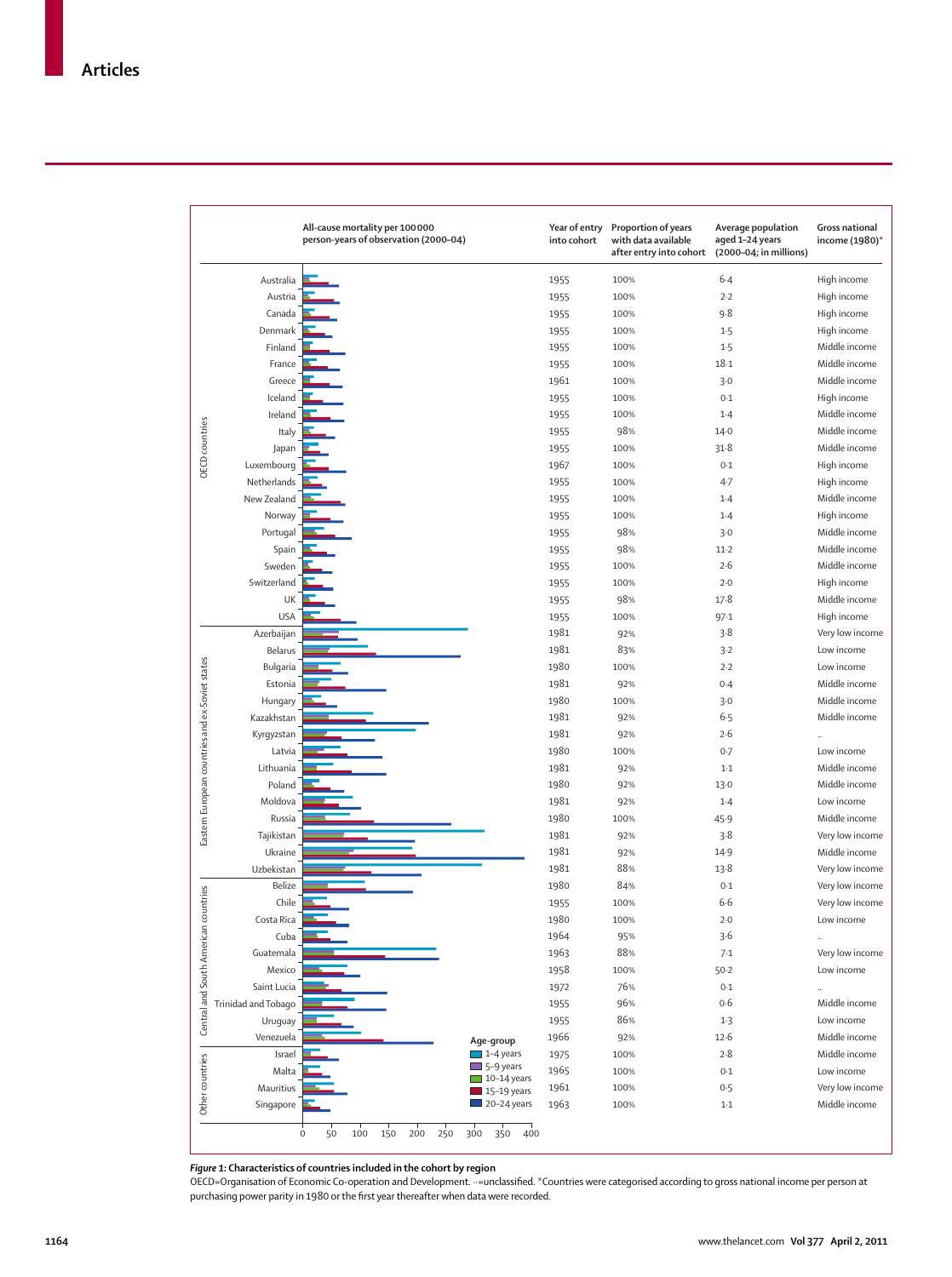**Articles**

Central and South America, and four from disparate regions (other countries) were small nations that have undergone very rapid economic development in the past 25 years (figure 1) $\infty$ . The three unclassified countries (Kyrgyzstan, Cuba, and Saint Lucia) were almost certainly low income or very low income. In the 50 countries, the combined population aged 1–24 years in 2000–04 was 436 million, representing 15% of the global population of this age.14 In all but one country (Saint Lucia), all-cause mortality in 2000–04 was lower in children aged 1–4 years than in those aged 5–9 years, was lowest between 5 and 14 years, and rose sharply from 15–19 years onwards (figure 1). In OECD and most middle-income countries, mortality was higher in young people aged 15–24 years than in children aged 1–4 years. In low-income countries, mortality in children aged 1–4 years was substantial, resulting in a U-shaped histogram, but did not surpass mortality in young people aged 20–24 years. In the very low-income eastern European countries, children aged 1–4 years had the highest mortality.

In 1955, all-cause mortality was highest in children aged 1–4 years, lowest in the age-groups of 5–9 and 10–14 years, and then increased with age in both sexes (figure 2). Childhood mortality  $(1-9$  years) was highest in 1955–60 and declined steadily over the next 50 years, with no substantial difference between sexes. Mortality in young people aged 15–24 years declined slightly across the 50 years, with secondary peaks in the early 1980s and again in the late 1990s that were most obvious in young men. Mortality in boys aged 1–4 years reduced below that of young men aged 20–24 years from the mid-1970s and young men aged 15–19 years from the early 1990s. By 2000–04, mortality in young men aged 15–19 years and 20–24 years was, respectively, two and three times higher than that in boys aged 1–4 years. Mortality in young girls aged 1–4 years decreased to be equivalent to that in young women aged 20–24 years from 2000 onwards.

The study period began with large differences in allcause mortality between regions for both children (1–9 years) and young men (10–24 years), and ended with similar mortality rates across regions (figure 3). Mortality trends in children were similar across regions and sexes whereas mortality trends in young people differed between regions and sexes. Proportional reductions in mortality were much lower in young people than in children in all regions (figure 3, table). Mortality in eastern European countries had a bimodal distribution, with a second peak during the 1990s in both sexes.

We analysed the data by cause of death (table) communicable and non-communicable diseases and injury—and separated the data for children (1–9 years, figure 4) and young people (10-24 years, figure 5). In the late 1950s, communicable and non-communicable diseases caused the overwhelming majority of childhood deaths in all regions for which data were available (figure 4). However, by  $1978-82$ , deaths from



*Figure 2:* **All-cause mortality per year from 1955 to 2004 by sex and age-group for all participating countries** A discontinuity is shown at 1980 because of entry of eastern European countries

and ex-Soviet states into the cohort.

communicable diseases had reduced by ten to 30 times in these regions. By contrast, mortality from noncommunicable diseases declined little in OECD and other countries and rose slightly in Central and South American countries. In the second half of the study period, mortality from communicable and noncommunicable diseases reduced in all four regions, however, the proportion of childhood mortality due to these diseases remained steady at about 65% in OECD and eastern European countries, and 75% in Central and South American and other countries  $(figure 4)$ .

In the late 1950s, communicable and noncommunicable diseases, including maternal disorders, caused 70% of all deaths in young women (10–24 years) from OECD countries and nearly 90% in those from Central and South American and other countries, but only 40–60% of mortality in young men except in other countries (70%; figure 5). Maternal disorders caused 9% of deaths in young women in Central and South American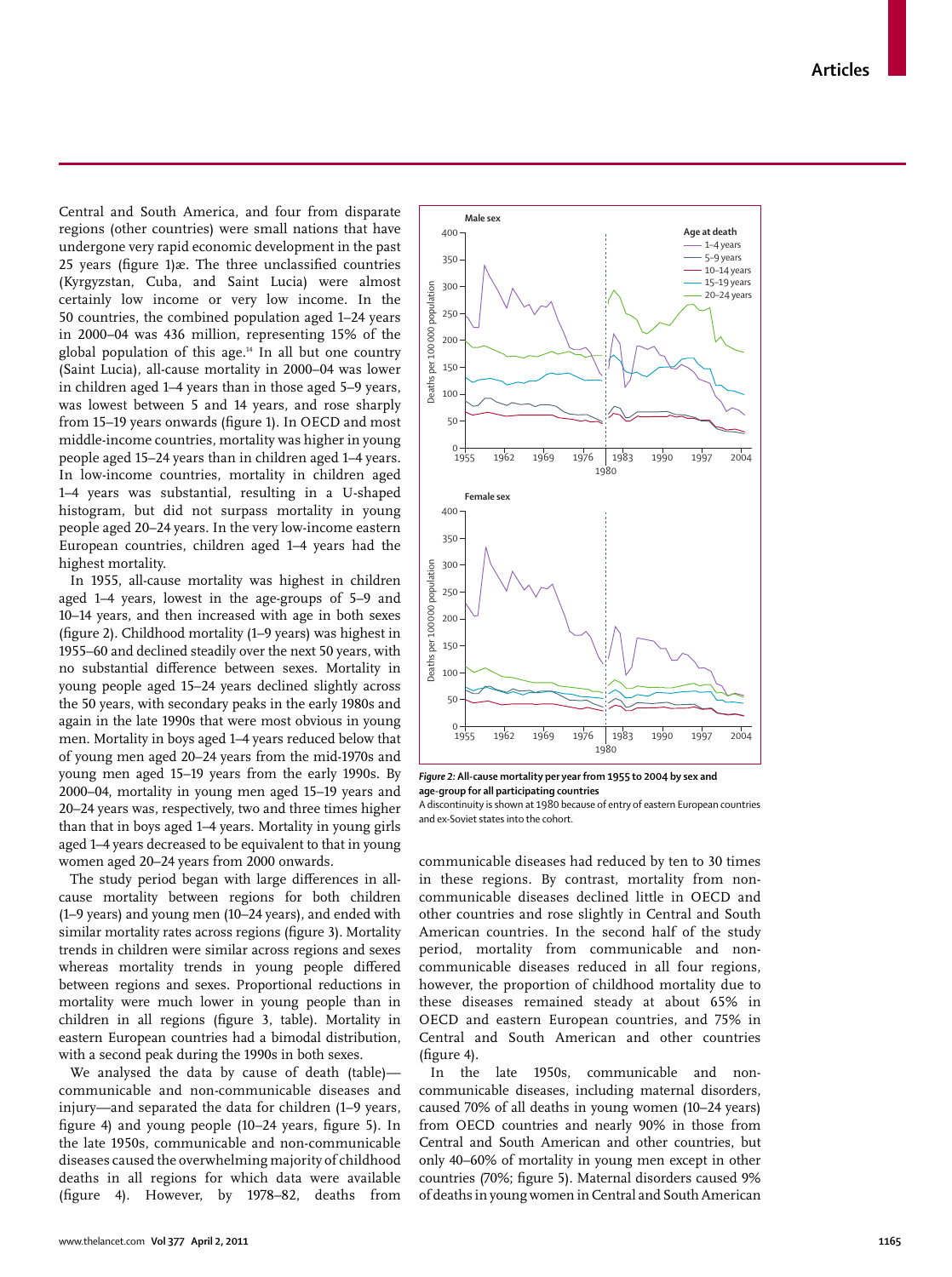

*Figure 3:* **All-cause mortality per year from 1955 to 2004 in children aged 1–9 years and young people aged 10–24 years by region and sex** OECD=Organisation of Economic Co-operation and Development.

countries, 5% in other countries, and 4% in OECD countries. Mortality from communicable and noncommunicable diseases then declined substantially across the study period in both sexes, largely because deaths due to communicable diseases reduced by 20–50 times. By 1978–82, communicable and noncommunicable diseases caused around a third of deaths in all regions in young men, although it continued to be the dominant cause of mortality in young women. Across the study period, maternal mortality reduced by 12 times in OECD countries, seven times in Central and South American countries, and 40 times in other countries, accounting in 2000–04 for 6% of mortality in young women in Central and South American countries but only 1% in other regions (figure 5).

In the late 1950s, injuries accounted for 24% of mortality in children (1–9 years) in OECD countries and less than 10% of childhood mortality in Central and South American and other countries (figure 4). Although injury-related deaths reduced by three-to-five times across the study period in all regions, they increased as a proportion of childhood mortality, accounting by 2000–04 for 36% of mortality in OECD and eastern European countries, and 25% of mortality in Central and South

American and other countries. The dominant causes of injury deaths in children were transport and other nonintentional injuries in all regions. Violence was a negligible cause of childhood deaths at the beginning of the study period  $(\leq 1\%$  in all groups), but increased by 2000–04 to account for 5% of mortality in OECD and eastern European countries, 2% of mortality in Central and South American countries, and 3% of mortality in other countries. Deaths due to suicide were extremely uncommon during childhood across the study (figure 4).

Injury became a dominant cause of mortality in young men (10–24 years) during the study period, and contributed substantially to mortality in young women across all regions by 2000-04 (figure 5). In the late 1950s, injuries accounted for a third of mortality in young men in other countries, two-fifths in Central and South American countries, and three-fifths in OECD countries. Proportions were lower in young women. Injury-related mortality rose across the first half of the study period in both sexes in OECD, Central and South American, and other countries, and by 1978–82 was established as the main cause of death in young men in all regions and in young women in OECD and eastern European countries. This pattern changed little thereafter.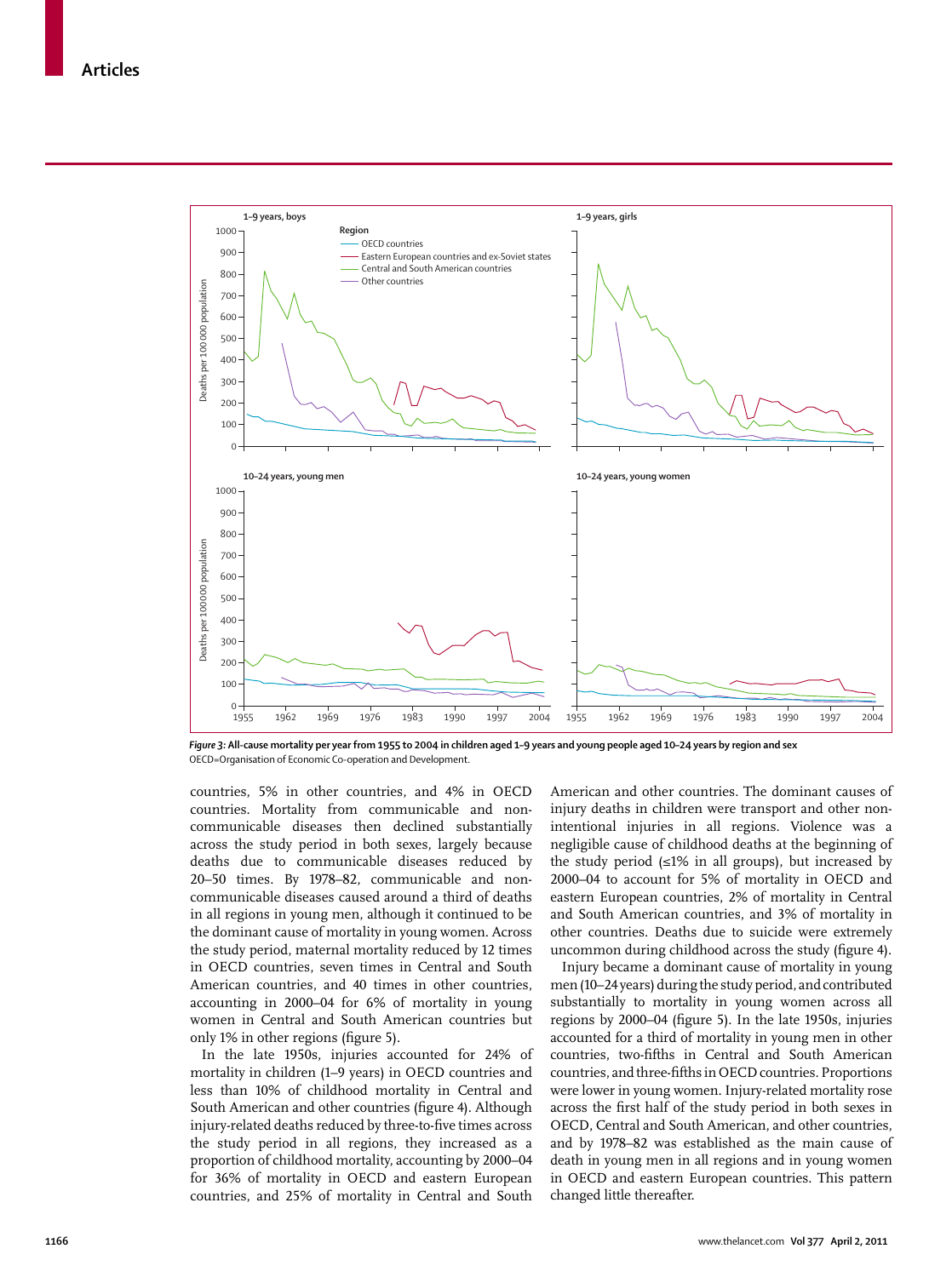|           | Change in mortality from 1955-59 to 1978-82                           |               |                 |               |             |               | Change in mortality from 1978-82 to 2000-04        |               |             |               |             |               | Change in mortality from 1955-59 to 2000-04        |               |                 |               |             |               |  |
|-----------|-----------------------------------------------------------------------|---------------|-----------------|---------------|-------------|---------------|----------------------------------------------------|---------------|-------------|---------------|-------------|---------------|----------------------------------------------------|---------------|-----------------|---------------|-------------|---------------|--|
|           | Communicable<br>and non-<br>communicable<br>causes                    |               | <b>Injuries</b> |               | All causes  |               | Communicable<br>and non-<br>communicable<br>causes |               | Injuries    |               | All causes  |               | Communicable<br>and non-<br>communicable<br>causes |               | <b>Injuries</b> |               | All causes  |               |  |
|           | Male<br>sex                                                           | Female<br>sex | Male<br>sex     | Female<br>sex | Male<br>sex | Female<br>sex | Male<br>sex                                        | Female<br>sex | Male<br>sex | Female<br>sex | Male<br>sex | Female<br>sex | Male<br>sex                                        | Female<br>sex | Male<br>sex     | Female<br>sex | Male<br>sex | Female<br>sex |  |
|           | OECD countries by age-group (years)                                   |               |                 |               |             |               |                                                    |               |             |               |             |               |                                                    |               |                 |               |             |               |  |
| $1 - 4$   | 75%                                                                   | 77%           | 36%             | 40%           | 66%         | 70%           | 53%                                                | 52%           | 60%         | 58%           | 56%         | 54%           | 88%                                                | 89%           | 74%             | 75%           | 85%         | 86%           |  |
| $5 - 9$   | 64%                                                                   | 67%           | 34%             | 27%           | 53%         | 58%           | 51%                                                | 48%           | 66%         | 57%           | 59%         | 52%           | 82%                                                | 83%           | 78%             | 68%           | 81%         | 80%           |  |
| $10 - 14$ | 55%                                                                   | 59%           | 22%             | 3%            | 41%         | 47%           | 40%                                                | 39%           | 51%         | 40%           | 46%         | 39%           | 73%                                                | 75%           | 62%             | 41%           | 68%         | 68%           |  |
| $15 - 19$ | 50%                                                                   | 60%           | $-24%$          | $-23%$        | 7%          | 33%           | 32%                                                | 32%           | 38%         | 27%           | 37%         | 29%           | 66%                                                | 73%           | 23%             | 10%           | 41%         | 52%           |  |
| $20 - 24$ | 52%                                                                   | 67%           | $-6%$           | $-4%$         | 16%         | 47%           | 23%                                                | 26%           | 32%         | 29%           | 30%         | 28%           | 63%                                                | 76%           | 28%             | 27%           | 41%         | 61%           |  |
|           | Eastern European countries and ex-Soviet states by age-group (years)* |               |                 |               |             |               |                                                    |               |             |               |             |               |                                                    |               |                 |               |             |               |  |
| $1 - 4$   |                                                                       |               |                 |               |             |               | 60%                                                | 61%           | 59%         | 59%           | 60%         | 61%           | $\ddotsc$                                          |               |                 |               |             | $\ddotsc$     |  |
| $5 - 9$   |                                                                       |               |                 |               |             |               | 59%                                                | 59%           | 65%         | 60%           | 62%         | 60%           |                                                    |               |                 |               |             |               |  |
| $10 - 14$ |                                                                       |               |                 |               |             | $\ddots$      | 55%                                                | 57%           | 54%         | 48%           | 54%         | 53%           |                                                    |               |                 |               |             | $\ddotsc$     |  |
| $15 - 19$ |                                                                       |               |                 |               |             | $\ddotsc$     | 60%                                                | 52%           | 46%         | 31%           | 51%         | 41%           | $\ddotsc$                                          |               |                 |               |             |               |  |
| $20 - 24$ |                                                                       |               |                 |               |             |               | 46%                                                | 42%           | 40%         | 18%           | 42%         | 32%           |                                                    |               |                 |               |             |               |  |
|           | South and Central American countries by age-group (years)             |               |                 |               |             |               |                                                    |               |             |               |             |               |                                                    |               |                 |               |             |               |  |
| $1 - 4$   | 80%                                                                   | 81%           | 16%             | 29%           | 78%         | 80%           | 67%                                                | 69%           | 46%         | 44%           | 64%         | 67%           | 94%                                                | 94%           | 55%             | 60%           | 92%         | 93%           |  |
| $5 - 9$   | 71%                                                                   | 74%           | $-5%$           | 5%            | 61%         | 68%           | 62%                                                | 62%           | 58%         | 59%           | 61%         | 61%           | 89%                                                | 90%           | 56%             | 61%           | 84%         | 87%           |  |
| $10 - 14$ | 63%                                                                   | 65%           | $-12%$          | $-25%$        | 44%         | 55%           | 47%                                                | 49%           | 50%         | 45%           | 49%         | 48%           | 81%                                                | 82%           | 44%             | 31%           | 71%         | 76%           |  |
| $15 - 19$ | 61%                                                                   | 62%           | $-25%$          | $-20%$        | 25%         | 51%           | 37%                                                | 50%           | 25%         | 37%           | 29%         | 46%           | 75%                                                | 81%           | 7%              | 25%           | 47%         | 73%           |  |
| $20 - 24$ | 60%                                                                   | 65%           | $-26%$          | $-28%$        | 19%         | 56%           | 33%                                                | 54%           | 33%         | 43%           | 33%         | 51%           | 74%                                                | 84%           | 16%             | 27%           | 46%         | 78%           |  |
|           | Other countries by age-group (years) <sup>†</sup>                     |               |                 |               |             |               |                                                    |               |             |               |             |               |                                                    |               |                 |               |             |               |  |
| $1 - 4$   | 81%                                                                   | 95%           | 42%             | 34%           | 61%         | 66%           | 63%                                                | 69%           | 53%         | 49%           | 61%         | 66%           | 93%                                                | 95%           | 73%             | 67%           | 91%         | 93%           |  |
| $5 - 9$   | 74%                                                                   | 84%           | 19%             | 41%           | 59%         | 58%           | 56%                                                | 59%           | 64%         | 54%           | 59%         | 58%           | 87%                                                | 89%           | 71%             | 73%           | 85%         | 87%           |  |
| $10 - 14$ | 60%                                                                   | 69%           | 27%             | 21%           | 51%         | 57%           | 52%                                                | 59%           | 50%         | 52%           | 51%         | 57%           | 81%                                                | 81%           | 63%             | 62%           | 76%         | 78%           |  |
| $15 - 19$ | 56%                                                                   | 41%           | $-21%$          | $-32%$        | 37%         | 47%           | 58%                                                | 57%           | 20%         | 31%           | 37%         | 47%           | 75%                                                | 85%           | 3%              | 8%            | 48%         | 73%           |  |
| $20 - 24$ | 64%                                                                   | 51%           | $-7%$           | 2%            | 22%         | 47%           | 45%                                                | 56%           | 8%          | 34%           | 22%         | 47%           | 74%                                                | 90%           | 2%              | 36%           | 44%         | 83%           |  |

itive values indicate improvement in mortality. OECD=Organisation of Economic Co-operation and Development. \*No data were available until 1980. †Data from 1961 to 1965 used for the earliest pha

*Table:* **Improvement in mortality person-years of observation from 1955–59 to 1978–82, from 1978–82 to 2000–04, and from 1955–59 to 2000–04, expressed as percentage of mortality in people aged 1–34 years in 1955–59, 1978–82, and 1955–59, respectively, by age-group and sex**

Transport injuries caused the greatest proportion of injury-related deaths in young people (10–24 years) of both sexes across most of the study period in all regions, except in Central and South American countries, in which violence caused most injury-related deaths in young men. Mortality from transport injuries increased across the first 25 years of the study to peak in the 1970s in OECD, Central and South American, and other countries, declining thereafter in these regions and in eastern European countries. Violence-related mortality increased in young men and women across all regions during the study period, both in absolute rate and as a proportion of overall mortality. In the late 1950s, violence accounted for 8% of deaths in young men from Central and South American countries, but only 1% of deaths in young women from these countries, and only 1% of deaths in young people of both sexes from OECD and other countries. By 2000–04, violence accounted for a third of deaths in young men in Central and South American countries, two-fifths of deaths in young men in eastern

European countries, and 8–15% of mortality in other groups of young men and women.

Suicide was a negligible cause of death (≤2%) in the late 1950s except in OECD countries where it accounted for 10% of mortality in young men and women (10–24 years). In young men, deaths from suicide rose steadily across the study period in Central and South American and other countries, rose from the 1970s onwards in OECD countries, and peaked in eastern European countries in the late 1990s. By 2000–04, suicide accounted for 14–16% of deaths in young men in all regions except Central and South American countries (7%). By contrast, suicide rates in young women declined across the study period in OECD and Central and South American countries and declined across the second half of the study period in eastern European countries, but nearly doubled in other countries between the early 1960s and 2000–04. By 2000–04 suicide was responsible for 11% of deaths in young women in OECD countries, 6% in Central and South American countries, 8% in eastern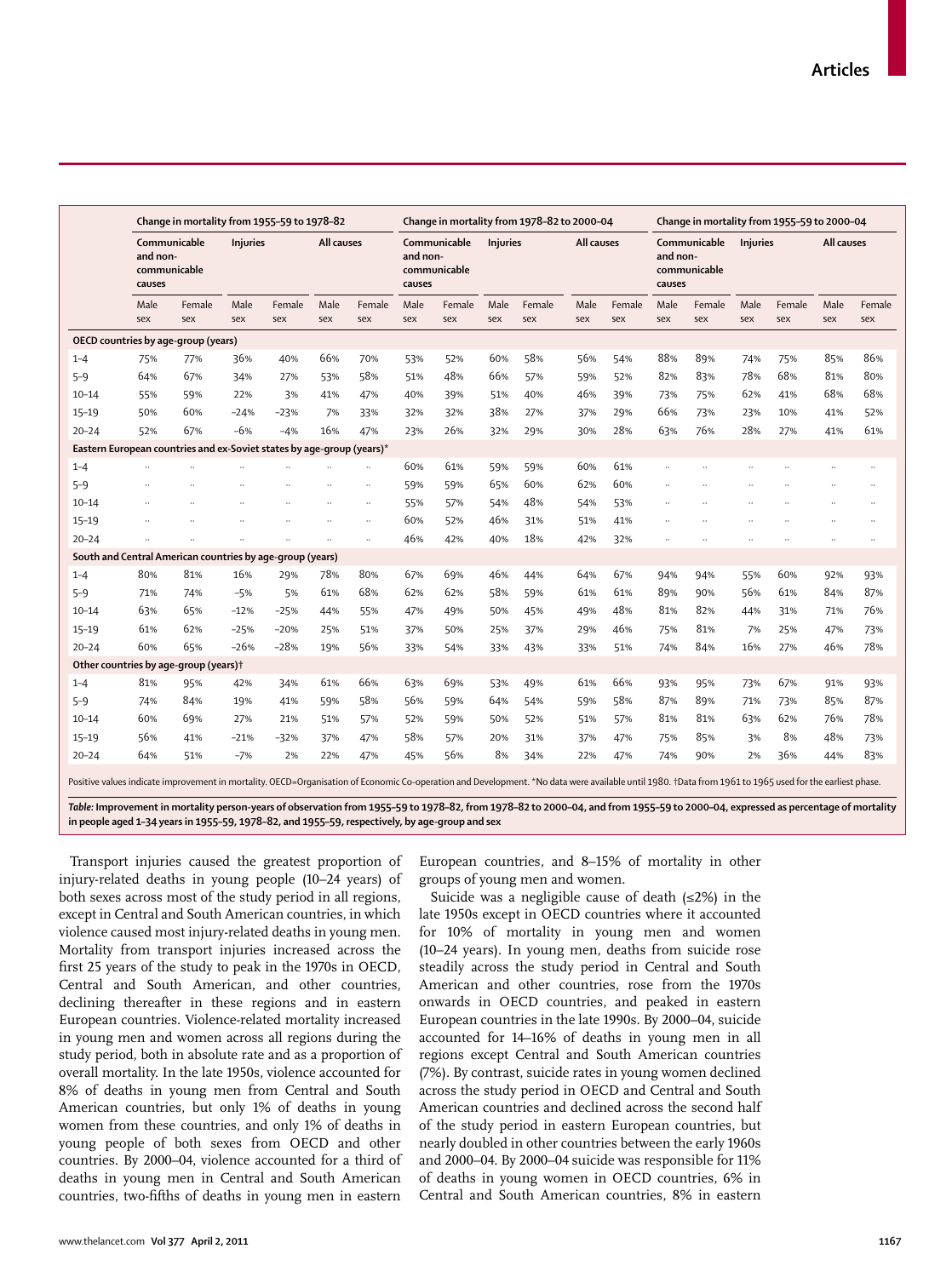

#### *Figure 4:* **Causes of death in children aged 1–9 years from 1955 to 2004 by region**

The scale for deaths per 100 000 population differs between regions. Data begin for eastern European countries and ex-Soviet states in 1980, and for other countries in 1961. Suicide and maternal deaths are not included because of very low occurrence. Data are shown for both sexes combined because we recorded no substantial differences in mortality between the sexes. OECD=Organisation of Economic Co-operation and Development. ··=data could not be calculated because of very low occurrence.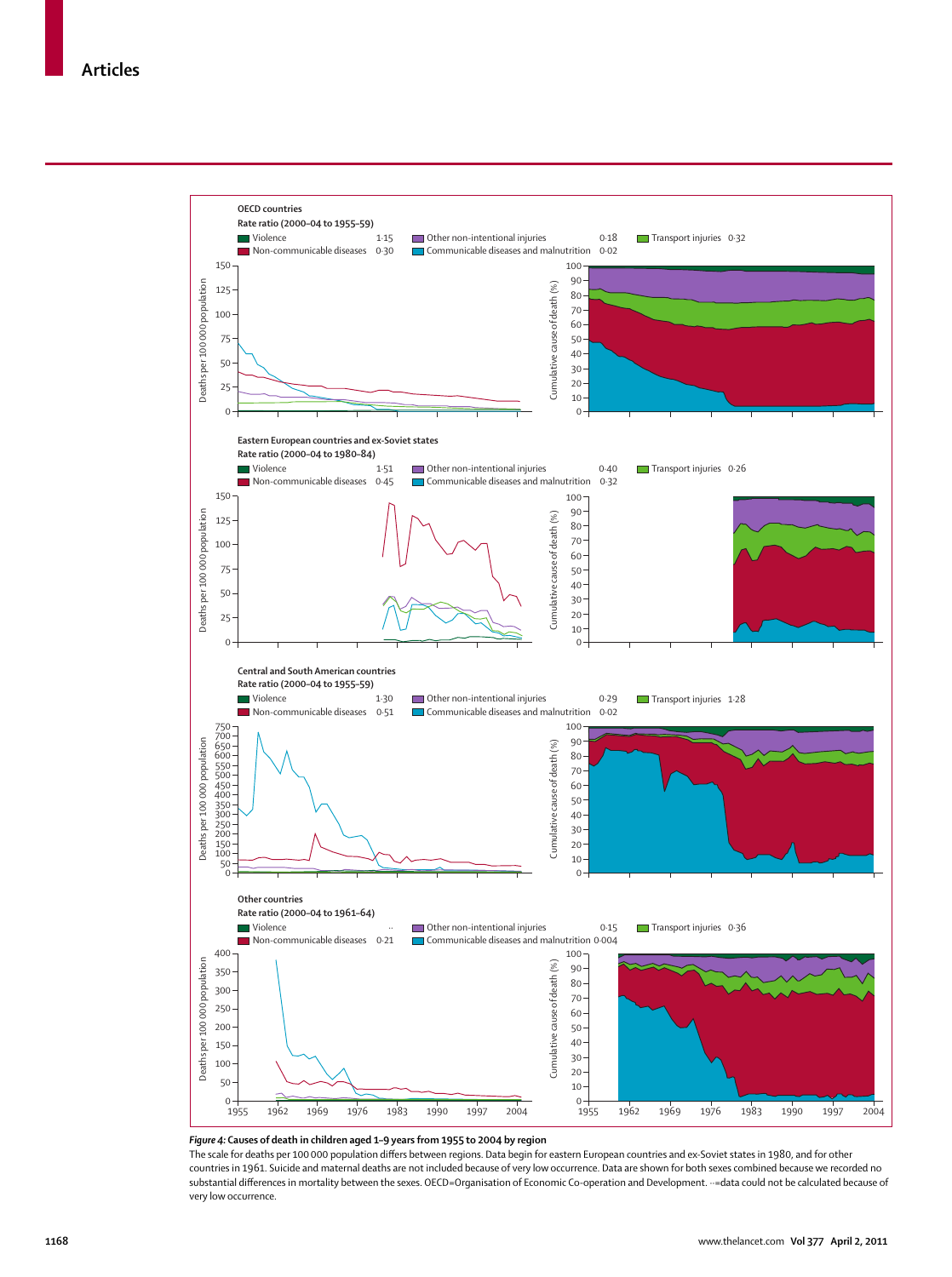European countries, and 13% in other countries. Other non-intentional injuries were the only type of injuryrelated death to decrease across the study period both in absolute rate and as a proportion of overall mortality in young men, accounting for about 15% of overall mortality in 2000–04 across region. In young women, reductions in rates of non-intentional injuries also decreased across the study period, although the contribution of these injuries to overall mortality remained largely stable at 7-13% (figure 5).

# **Discussion**

This report presents a unique international overview of mortality trends in children after infancy, adolescents, and young adults in 50 countries of high, middle, and low income between the mid-20th century and the first years of the 21st century (panel 2). Overall mortality declined substantially between 1955 and 2004 in children and young people aged 1–14 years, and young women (15–24 years), but improvement in mortality was much lower in young men (15–24 years).

In the 1950s, mortality in early childhood (1–4 years) greatly exceeded that of all other age-groups in all regions. Early childhood mortality subsequently declined substantially in each region, with annualised yearly declines of 1·7–1·8% in Central and South American and OECD countries, and 2·0% in other countries. Eastern European countries had a 2·4% annual decline in mortality between 1978–82 and 2000–04. These data are similar to Rajaratnam and colleagues'3 report of annual decline in global mortality of  $2.2\%$  in children aged 1–4 years between 1970 and 2010. We did not include data for infant mortality (<1 year) in our study because most causes of death in infancy are unique to that period (eg, prematurity, birth asphyxia, and neonatal sepsis), and we believe that children and young people (5–24 years) have been neglected in mortality studies. However, in 2000–04, infant mortality continued to exceed mortality in all other age-groups assessed in our study in all regions (data not shown).

The 5–14-year age-group had the lowest mortality across the study period, and we recorded large yearly declines in mortality in children aged  $5-9$  years  $(1.6-2.0%)$  and young people aged 10–14 years  $(1.4–2.0\%)$ . By contrast, improvements in mortality in young men (15–24 years) were much lower, with yearly declines of 0·8–0·9%. We recorded intermediate improvements in mortality in young women (15–24 years), with reductions of 1·2–1·7% per year. These differentials in mortality reductions drove a reversal of historical mortality patterns, with mortality in the 1–4-year age-group falling to below that of young men aged 20–24 years from the mid-1970s and young men aged 15–19 years from the early 1990s, and to become equal to that of young women (20–24 years) by the end of the 20th century.

For both children and young people in OECD, Central and South American, and other countries, all-cause mortality declined steadily across the study period, with greater gains in the first half of the study period than in the second half. However, mortality in young people (10–24 years) in eastern European countries showed a clear peak in the last 15 years of the 20th century, which is probably due to well described rises in mortality in the aftermath of the fall of communism.<sup>15</sup>

The differences in mortality trends between children and young people resulted largely from differing trends in injury mortality, because all age-groups had precipitous declines in mortality from communicable diseases and slight declines in mortality from non-communicable diseases. The only exceptions were temporary peaks in mortality from communicable and non-communicable diseases in the mid-1990s in eastern European countries. Maternal mortality was an important cause of death in young women (10–24 years) in the mid-1950s but reduced substantially in the first half of the study period to become a negligible cause of death (≤1% of overall mortality) in OECD, eastern European, and other countries and a minor cause (6%) in Central and South American countries by 2000–04. Although maternal mortality remains high in many low-income and middle-income countries, particularly in sub-Saharan Africa, our data are consistent with global trends of substantial reductions in maternal mortality across all regions in the past 20 years*.* 16,17

Trends in injury-related mortality diverged between children (1–9 years) and young people (10–24 years) during the study period. Injury-related mortality reduced by three-to-five times in children and was responsible for 25–36% of childhood mortality in 2000–04, similar to previous estimates.18 By contrast, injuries dominated mortality in young men (10–24 years) by the start of the 21st century in all regions, causing 70–75% of overall mortality. Injuries also became the dominant cause of mortality in young women in OECD and eastern European countries (53–55%), but played a lesser role in Central and South American (35%) and other (46%) countries. These shifts were indicative of the substantial reduction in mortality caused by communicable and noncommunicable diseases, and the small declines or, in some cases, rises in mortality from violence, suicide, and transport injuries. These trends are consistent with individual country data from the USA,<sup>12</sup> UK,<sup>10</sup> and Israel.<sup>11</sup>

In children, non-intentional injuries, including transport injuries, were the most common causes of injury-related deaths, with violence and suicide responsible for few deaths in all regions. The early growth and later decline in transport injuries in all regions is indicative of similar international changes across all age-groups, and probably relates to the introduction of road safety measures in mature economies.19 In young people, transport mortality dominated injury-related mortality across the study period in both sexes in OECD, eastern European, and other countries and in young women in Central and South American countries, whereas violence dominated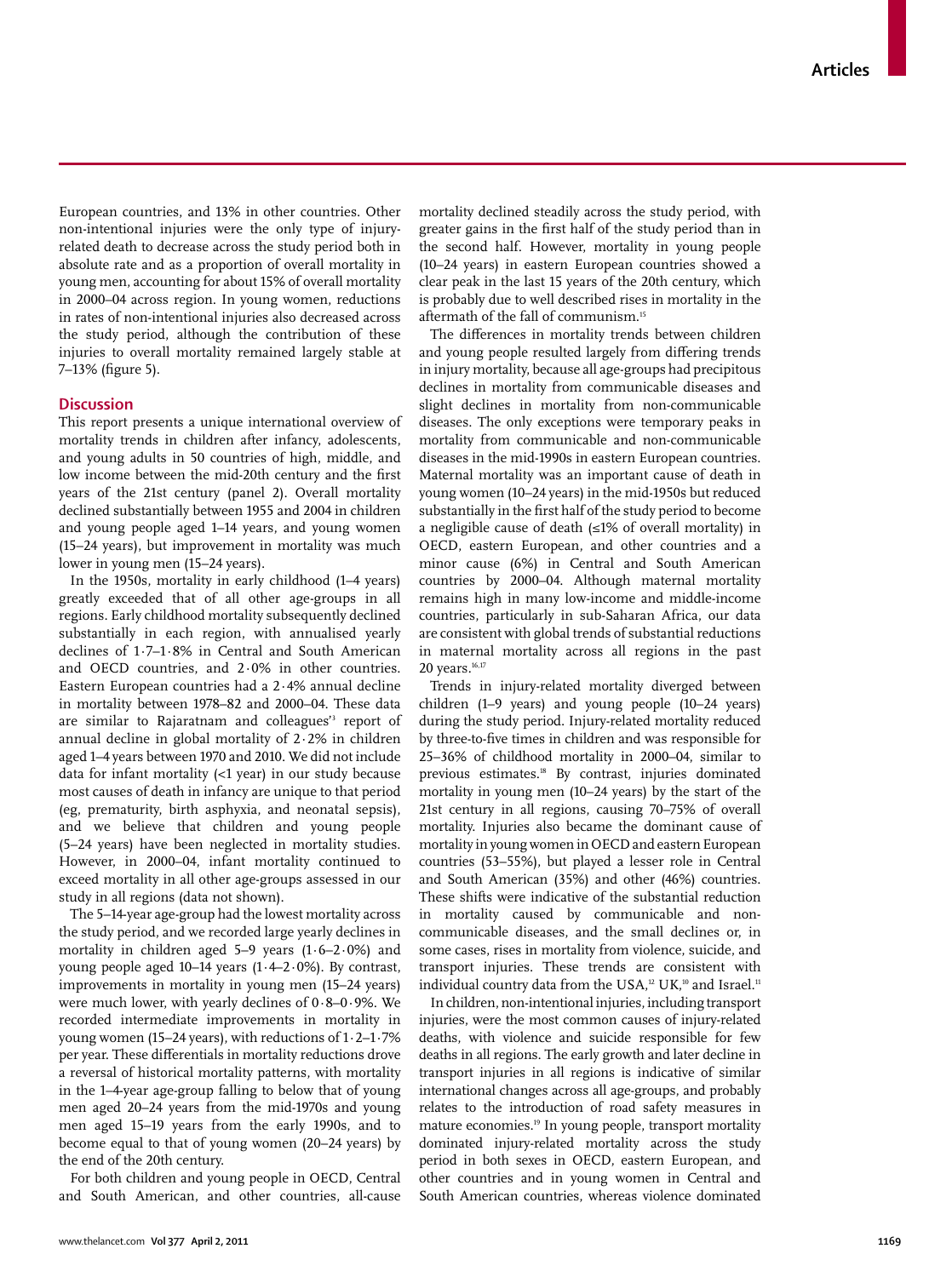

*Figure 5:* **Causes of death in young people aged 10–24 years from 1955 to 2004 by region and sex** The scale for deaths per 100 000 population differs between regions. Data begin for eastern European countries and ex-Soviet states in 1980, and for other countries in 1961. OECD=Organisation of Economic Co-operation and Development.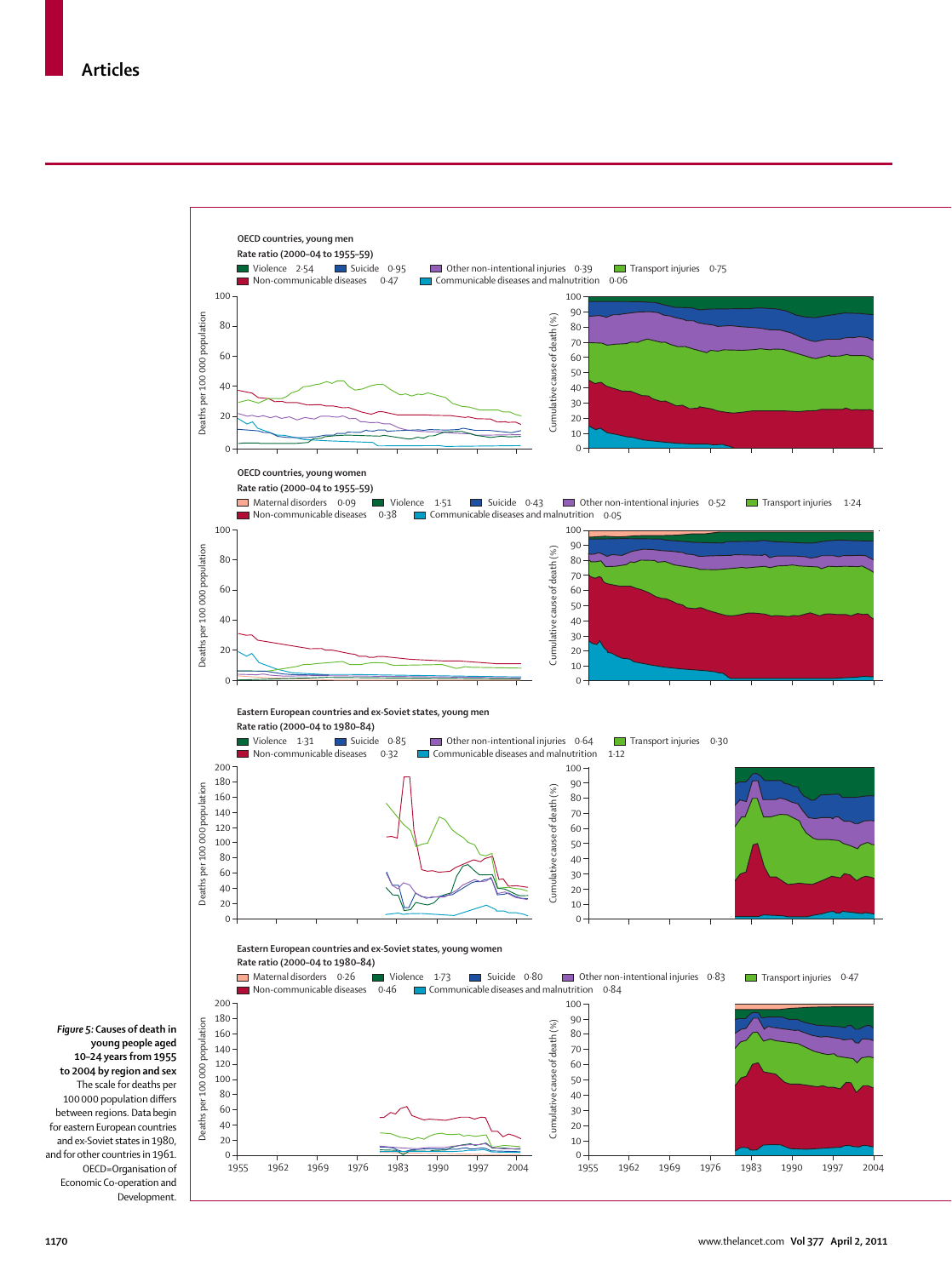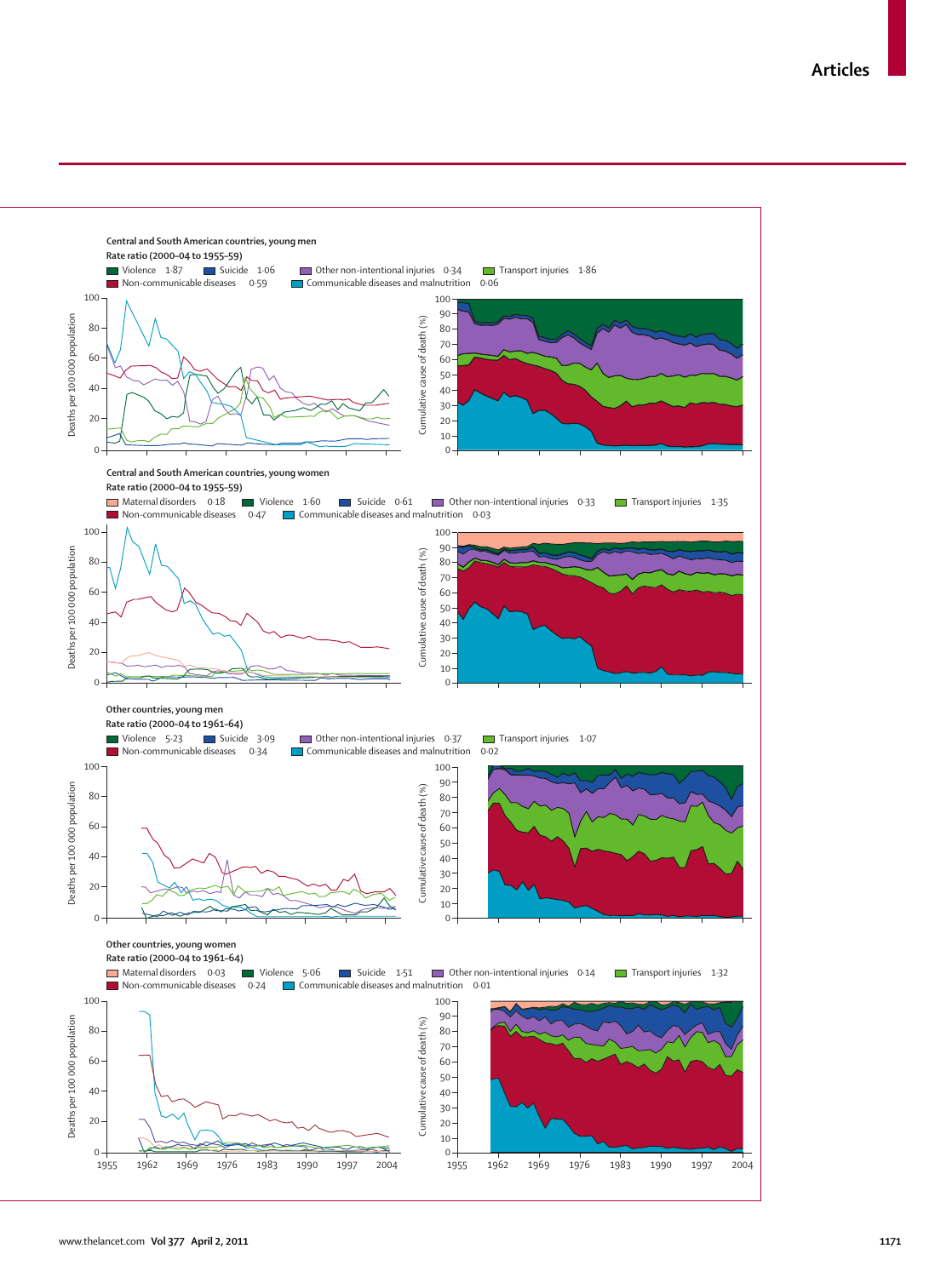injury-related mortality in young men in Central and South American countries.

Violence and suicide became increasingly important causes of death in young men during the study period, together making up a quarter to a third of mortality in all regions by 2000–04. These causes of death might have been under-reported 50 years ago, but we believe these trends to be genuine. In our study, violent deaths far outweighed suicide in young men (10–24 years) from Central and South American countries, although findings from other studies show that the extent to which suicide deaths are misclassified in Latin American countries is unclear.<sup>20</sup> These findings are consistent with country-level reports of rises in youth mortality related to suicide $20,21$ and violence<sup>22</sup> in high-income and middle-income countries during the second half of the 20th century.

Our data are consistent with previous suggestions that children aged 1–4 years, and girls and women benefit

# *Panel 2:* **Research in context**

#### **Systematic review**

In a systematic review with the search terms "mortality"[MeSH] AND ("adolescent"[MeSH] OR "young adult"[MeSH]) AND "longitudinal studies"[MeSH] AND ("internationality"[MeSH] OR "world health"[MeSH]), we did not identify any previous studies of global trends in all-cause and cause-specific mortality in people aged 5-24 years. Although mortality in children younger than 5 years has been studied extensively, global mortality data for children aged 5 years and older, adolescents, and young adults are limited to cross-sectional data or inclusion within studies of adult mortality. In studies from high-income countries, mortality from transport injuries, suicide, and homicide has risen in adolescents and young adults in the past 50 years.<sup>5,9-12</sup>

#### **Interpretation**

This international study is the first to examine trends in cause-specific mortality in people aged 1-24 years from countries of high, middle, and low income across the second half of the 20th century, with the aim to inform policy action to improve health in young people. We showed that, in 2000–04, mortality in people aged 15–24 years was higher than that in children aged 1–4 years in most countries studied, with the exception of some very low-income countries. Mortality in children aged 1–9 years reduced by 80–93%, largely because of very steep declines in mortality from communicable diseases, whereas improvements in mortality gains in young people aged 15–24 years were half that in children, due largely to static or rising injury-related mortality, particularly in young men. The high injury burden in young people means that they are particularly affected by the persistent low global investment in non-communicable diseases and injury relative to the global disease burden. The changes in traditional mortality patterns seen in our data support the need for a new focus on the health of adolescents and young adults.

most from the epidemiological transition from mortality predominantly caused by communicable diseases to that predominantly due to non-communicable diseases and injury.<sup>23</sup> Young men (15–24 years) benefited least from this transition for several reasons. First, their mortality from communicable diseases was low at baseline and so reductions in infectious disease had little benefit. Second, CNS developmental issues related to increased sensation seeking during adolescence place young people at heightened risk of injury-related deaths, particularly transport injuries and violence.<sup>24,25</sup> Third, high injuryrelated mortality at baseline in young men (15–24 years) meant that they had increased exposure to rises in injury mortality associated with economic development, urbanisation, and globalisation.<sup>18,22</sup> The transition of young people into the workforce introduces new risks of occupational, transport, and violence-related injury, together with mental health risks related to suicide.<sup>26</sup> Indeed, young men (15–24 years) transitioning into the workforce might be particularly vulnerable to the effects of economic disruption on mortality, as seen in our study in eastern European countries in the 1990s.<sup>15</sup> Employment of adolescents and young adults is most vulnerable to economic downturns, and the associations of unemployment with suicide and violence seem to be greatest in young people.<sup> $27$ </sup> Increasing youth cohorts in developing countries might also increase youth unemployment and its attendant health problems in the absence of economic disruption*.* 6,28 Additionally, in failing states, both young men and young women are particularly vulnerable to violent mortality related to conflict and black economies.

We used the best available international longitudinal data for mortality from 50 countries, containing about 15% of the global population aged 1–24 years and including countries with a range of incomes. The dataset also included several OECD, eastern European, and South and Central American countries, which have had substantially different social and economic trajectories during the past 50 years.

Our study was limited to countries with accurate mortality data for at least 24 years. Thus we could not include very low-income countries in Africa and Asia, in which the burden of mortality is greatest, $29$  or large lowincome countries, such as China and India, which contain the largest populations of adolescents and young adults. Therefore, generalisability was restricted, but we did include 15 countries of low and very low income, and a further three countries that were almost certainly low or very low income. Because some of the greatest improvements in mortality in children younger than 5 years have been made in very low-income countries,<sup>26</sup> further work is needed to examine the extent to which trends that we have identified are also apparent in these countries. Notably, many very low-income countries in sub-Saharan African have had rapid social, economic, and demographic changes, which have a profound effect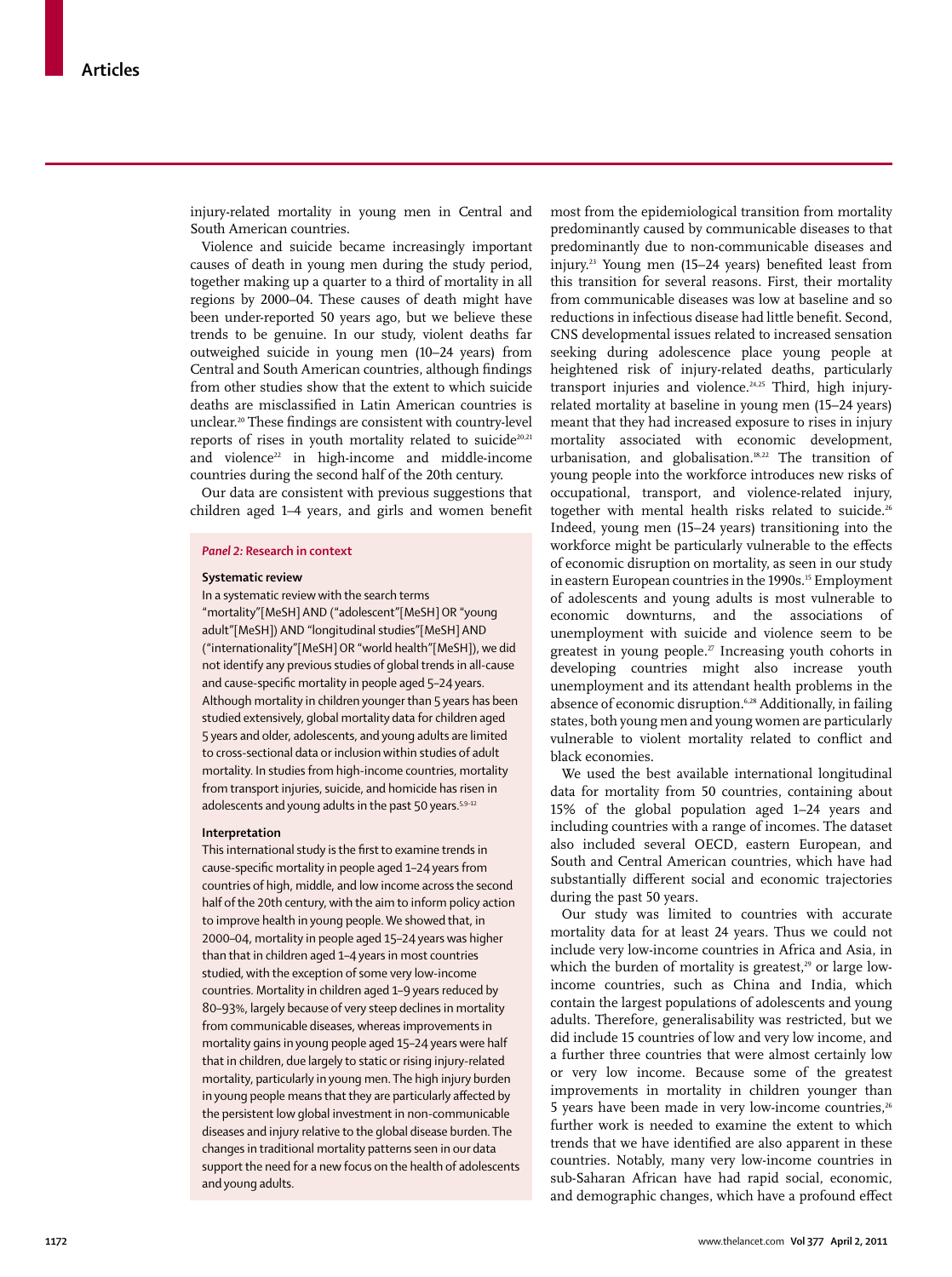on young people's health*;* 30 however, the HIV epidemic and the scarcity of mortality data mean that our findings cannot be generalised to these nations.

Death registration might be incomplete, and we only included country years judged to have at least 70% completeness. Differences in coding practices impose limitations in cross-national comparisons, particularly for suicide and ill-defined causes. Entry of high-mortality countries after 1955 could have led to some artifactual effects. To keep these effects to a minimum, we averaged data in 5-year periods and interpreted trends conservatively. However, the entry of high-mortality eastern European countries from the late 1970s almost certainly led to the rise in global mortality in the 15–24-year age-group.

Mortality in adolescents and young adults in many countries spanning categories of high to very low income is now greater than is childhood mortality after the first year of life. Mortality in young adults aged 10–24 years has proved less responsive to the epidemiological transition, and to alliances and interventions, than has early childhood mortality (1–4 years). These trends are likely to continue because mortality in children younger than 5 years is expected to decline further, and injury-related mortality is expected to increase in the next 25 years with the continuation of the epidemiological transition in developing countries.29 The high burden of injury in young people means that they are particularly affected by the persistent low global investment in non-communicable diseases and injury relative to the global disease burden.<sup>31</sup> This health disadvantage has increased in the past 50 years because injury has become responsible for an increased proportion of mortality in adolescents and young adults.

Signs that global policy is starting to focus on youth are encouraging. The 2007 World Bank report on development<sup>6</sup> recognised the economic benefits from improvement of the health and survival of the world's young people as they enter the workforce, particularly the nearly 90% that live in low-income and middle-income countries. Rajaratnam and colleagues<sup>8</sup> warned that focusing on mortality in only young children is "no longer defensible", and argued for an increased focus on older groups. The changes in traditional mortality patterns seen in our data support the need for a new focus on the health of adolescents and young adults worldwide. Future global health targets should include the causes of death in people aged 10–24 years, and should extend beyond HIV infection and maternal mortality to include injury and mental health. Global and national health information systems will need to be extended to include young people, capacity will need to be increased in research and policy implementation, and broad-based global alliances, such as those that have successfully reduced child and maternal mortality, will need to be developed*.* 32

## **Contributors**

RMV and GCP had the idea for the study. Data were obtained from CM, cleaned by CC and CM, and summarised by CC. RMV, CC, and GCP

prepared the data for publication. RMV led writing of the report, and GCP, CC, JS, PB, CM, and AC contributed to writing of the report. RMV guarantees the report and is the corresponding author.

#### **Conflicts of interest**

RMV has received consultancy fees from Esai. GCP was a member of a technical steering committee for WHO Department of Child and Adolescent Health, for which he received travel, living, and accommodation expenses. CC, CM, PB, AC, and JS have no conflicts of interest to declare.

#### **Acknowledgments**

We are grateful to Doris MaFat and other members of the team led by CM in the Department of Health Statistics and Informatics, WHO, Geneva, Switzerland, for their work providing the data for these analyses.

#### **References**

- 1 WHO. Countdown to 2015 decade report (2000–2010): taking stock of maternal, newborn and child survival. Geneva: World Health Organization and UNICEF, 2010.
- 2 You D, Wardlaw T, Salama P, Jones G. Levels and trends in under-5 mortality, 1990–2008. *Lancet* 2010; **375:** 100–03.
- Rajaratnam JK, Marcfus JR, Flaxman AD, et al. Neonatal, postneonatal, childhood, and under-5 mortality for 187 countries, 1970–2010: a systematic analysis of progress towards Millennium Development Goal 4. *Lancet* 2010; **375:** 1988–2008.
- Kleinert S. Adolescent health: an opportunity not to be missed. *Lancet* 2007; **369:** 1057–58.
- 5 Blum RW, Nelson-Mmari K. The health of young people in a global context. *J Adolesc Health* 2004; **35:** 402–18.
- 6 World Bank. World development report: development and the next generation. Washington, DC: World Bank, 2007.
- Patton GC, Coffey C, Sawyer SM, et al. Global patterns of mortality in young people: a systematic analysis of population health data. *Lancet* 2009; **374:** 881–92.
- 8 Rajaratnam JK, Marcus JR, Levin-Rector A, et al. Worldwide mortality in men and women aged 15–59 years from 1970 to 2010: a systematic analysis. *Lancet* 2010; **375:** 1704–20.
- 9 Heuveline P, Slap GB. Adolescent and young adult mortality by cause: age, gender, and country, 1955 to 1994. *J Adolesc Health* 2002; **30:** 29–34.
- 10 Viner RM, Barker M. Young people's health: the need for action. *BMJ* 2005; **330:** 901–03.
- Wilf-Miron R, Nathan K, Sikron F, Barrell V. Trends in youth mortality in Israel, 1984–1995. *Isr Med Assoc J* 2001; **3:** 610–14.
- 12 Sells CW, Blum RW. Morbidity and mortality among US adolescents: an overview of data and trends. *Am J Public Health* 1996; **86:** 513–19.
- Mathers CD, Lopez AD, Murray CJL. The burden of disease and mortality by condition: data, methods and results for 2001. In: Lopez AD, Mathers CD, Ezzati M, Murray CJL, Jamison DT, eds. Global burden of disease and risk factors. New York, NY: Oxford University Press, 2006: 45–240.
- 14 UN Population Division. World population prospects: the 2006 revision population database. United Nations, 2007.
- Shkolnikov V, McKee M, Leon DA. Changes in life expectancy in Russia in the mid-1990s. *Lancet* 2001; **357:** 917–21.
- 16 WHO, UNICEF, UN Population Fund, World Bank. Trends in maternal mortality: 1990 to 2008. Geneva: World Health Organization, 2010.
- Hogan MC, Foreman KJ, Naghavi M, et al. Maternal mortality for 181 countries, 1980–2008: a systematic analysis of progress towards Millennium Development Goal 5. *Lancet* 2010; **375:** 1609–23.
- 18 Peden M, Oyegbite K, Ozanne-Smith J, et al, eds. World report on child injury prevention. Geneva: World Health Organization, 2008.
- 19 Kopits E, Cropper M. Traffic fatalities and economic growth. World Bank Policy Research Working Paper 3035. Washington, DC: World Bank, 2003.
- 20 Pritchard C, Hean S. Suicide and undetermined deaths among youths and young adults in Latin America: comparison with the 10 major developed countries—a source of hidden suicides? *Crisis* 2008; **29:** 145–53.